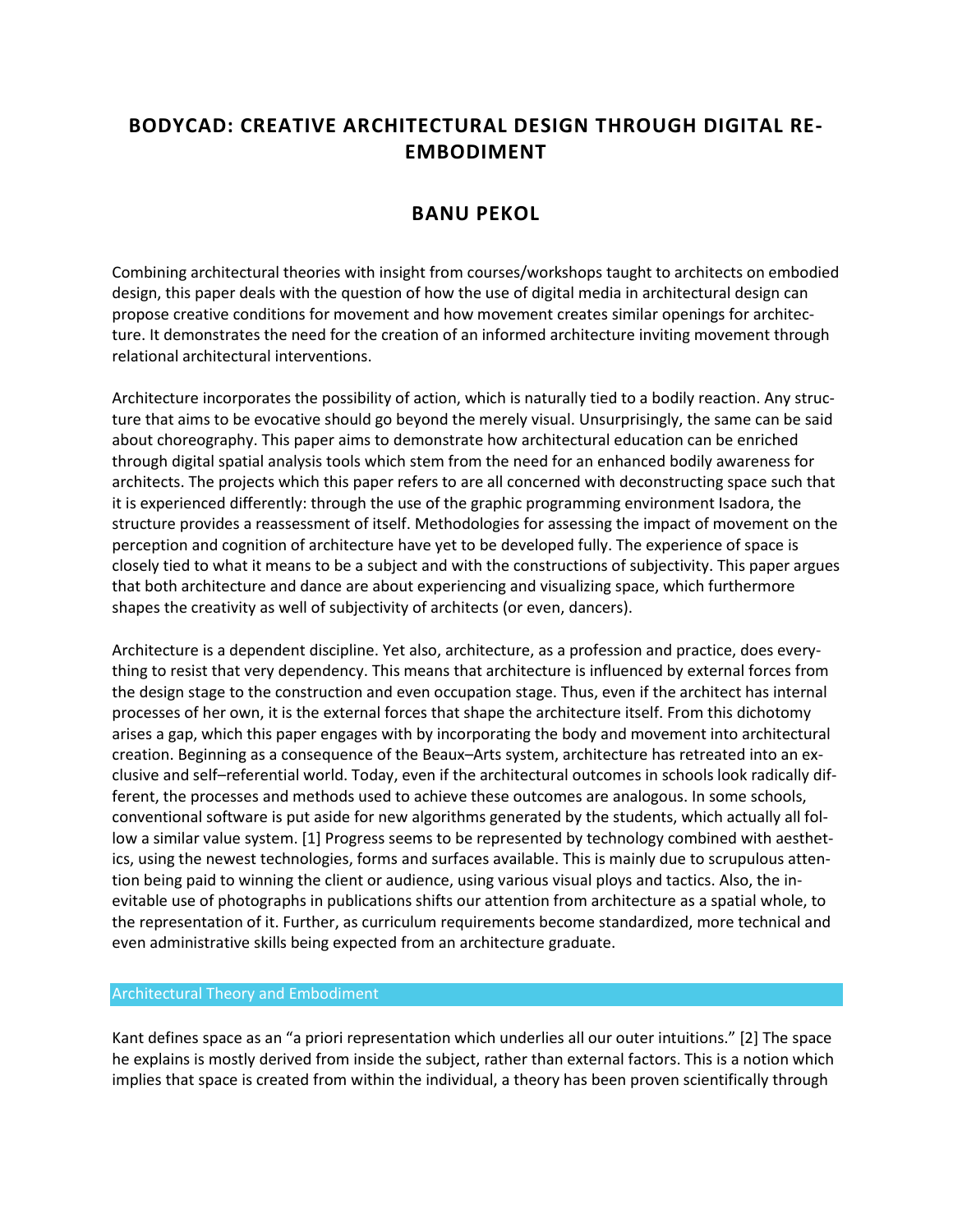evidence that a certain area within the human parahippocampal cortex is more active in response to layout of space, as compared to using only objects as a reference point. [3]

As the German philosopher Johannes Volkelt argued in the late 1870's, the composition of a particular space can only be explained through movement and we must participate in this *emotion of movement* in order to understand it aesthetically. Such participation will provide the viewer with a more holistic experience of the building. Even though the importance of space is acknowledged in architectural historical literature (always within the limits of a privileged historiography), this is not extended to movement through space, and how the body responds to space.

In the second half of the 20th century, J. J. Gibson challenged the concept of visual perception and demonstrated that it is part of a perceptual system which actively involves locomotor movement. J.J. Gibson's reversal of sensory apparatus with types of environmental information the body deals with can similarly be adapted to this case. The function of architecture as stable and inert, and the body as a walking organism can be applied in such a way that architecture is regarded as the information that one can interact with, and accordingly the body will be forced to acknowledge the space created by the architecture: a new language, or inventory for movement will be created.

Heidegger's concept of *ent–fernung* –where one distances herself not according to physical distances but to what is important to her– is also useful to elaborate what is aimed at in this project. [4] In this way, physical priorities are played down and factors such as the perceptual and social can be engaged with much more efficiently. Space becomes a vessel for possibilities (social, cultural, perceptual), merging the body phenomenal and body politic.

Lefebvre, in *The Production of Space*, argues that space is produced by multiple social forces which he categorizes into the perceived, conceived and lived. This argument is useful to show that architectural design is one aspect of spatial production, and that the other agencies are as valid, if not more, than architecture. [5]

A work of architecture, even if its outer walls remain put, has within it spaces that can change or move. The "mobility of building and within building is one possible idea of Deleuzian thought that might be of tremendous value in architecture." [6] Building is generally understood as the movement of materials for the final stabilization of a structure. Yet the activity of building should also be seen as a method of creating, opening and unfolding spaces. This means that a building can allow new methods of mobility, movement and change.

Why should a building built by humans who inhabit their physical bodies not be influenced in a more informed way by these bodies? The corporeal presence of a building is thus both an apodictic part of design, and also an element of architecture that is not as removed from the architect as, for example, the infrastructure. Architects should feel free to seek ideological inspiration beyond their field of discourse. Such inspiration and expressive potential can then be used not only for conceptual propositions, but also physical applications. In turn, this will bring closer the architect and architecture, the designer and the design.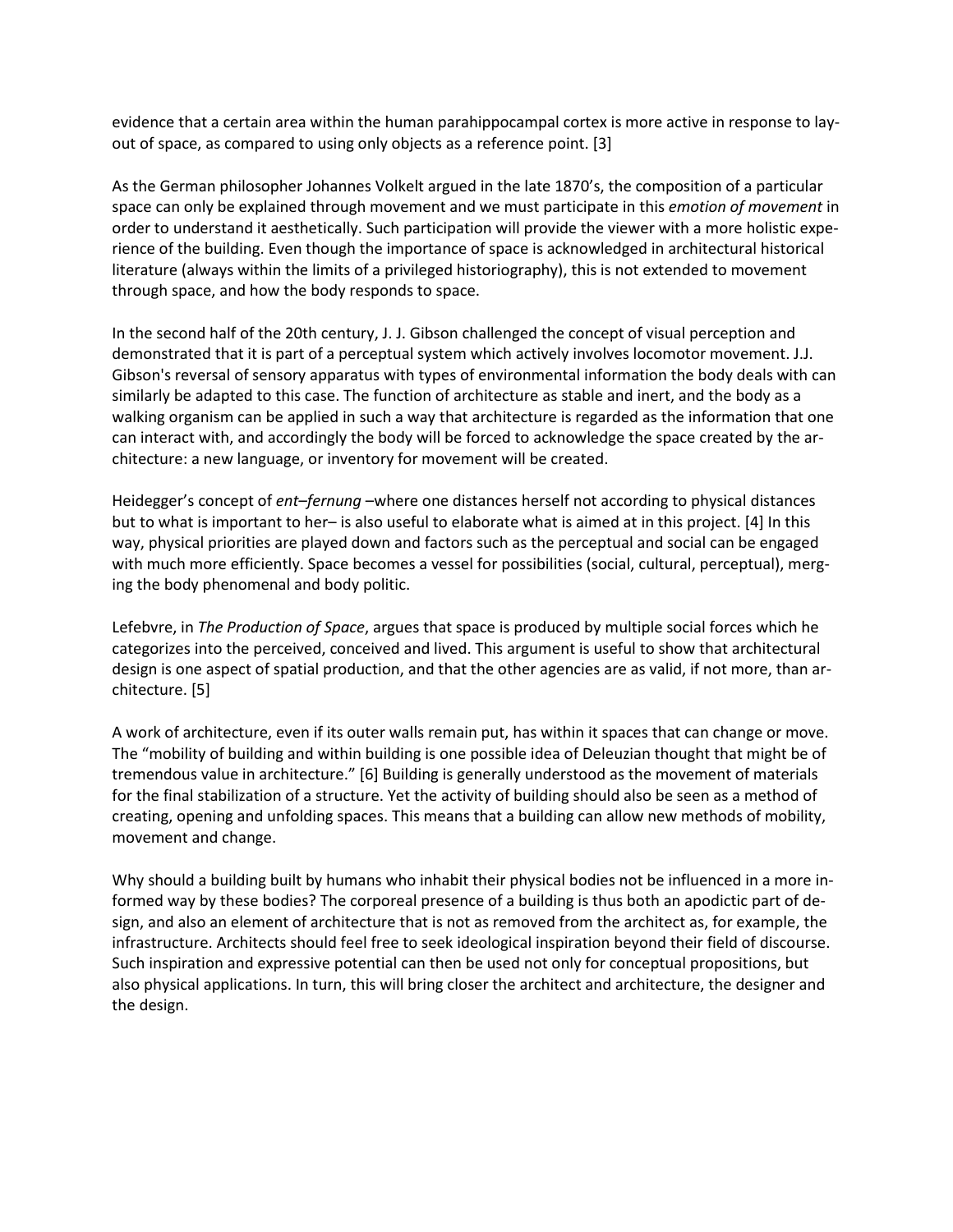#### Movement and Architecture

Defining architecture through a field not normally and necessarily perceived to be related to it allows us to engage in a dialogue with architecture which would otherwise have not been possible. Architecture and movement can be studied together, but for what use? The means of architecture are basically set forth by our capabilities to make and sense physical distinctions in space. Movement/dance is not a part of architectural education, or vice versa. Yet both disciplines can borrow from each other in their process of creation. For example, both dance and architecture organize space. However, therein lies a nuance: dance de–stabilizes the space for the in stasis spectator, while architecture reinforces the space with factors such as gravity and functional necessities. Architecture can be considered as the main, dominant discourse for structuring space, and dance can be considered the main discourse for 'feeling around' space. A dancer can articulate space in a way much different than an architect. If architecture is a "set of practices, techniques and skills" then dance can provide a further set of skills or techniques to it.

Our bodies as psycho–sensorial systems are capable of picking up and sending haptic signals and responses. Architecture is capable of creating a bodily response and participation; however few buildings succeed in doing so. Since all buildings are created with the human mind, it is first and foremost the mind that should work with the body to become aware that architecture –which embodies the possibility bodily interaction–, will enrich the human experience. The interaction may not be tactile; it can be imagined as well, by envisioning flying over and under buttresses, gliding along curved walls or soaring upward through stairwells. An initial disorientation is necessary to then become aware of the spatial relationship of our potential movements with the architecture itself.

As Le Corbusier says, architects live in the extraordinary world of the acrobat. [7] Dance and architecture both frame, articulate, structure, give significance, relate, separate and unify, facilitate and prohibit. Mostly, they do this through logic of visualization stemming from notions of perspective, and thus viewing the world in a Cartesian way. If we consider the logic of visualization, we understand that seeing things from such a particular perspective or viewpoint locates the viewer and affects their sense of subjectivity. But dance and architecture also can disrupt this logic by lessening the distinction between buildings and space, inside and outside. Distinctions between warm and cold, still or windy air, scents and sounds, the feel of various surfaces are all components of architectural experience that can only be enhanced through being exposed to and creating such sensational experiments.

The Graham technique in modern dance uses exercises based on the haptic experience of space. The expression of 'feeling the space' is almost literal, as dancers who practice this technique pull and push the space around them to give meaning to their movements. Rudolf Laban's dance notation is another attempt to define space through the movements of the body using geometric planes.

### Digital Tools and Architectural Embodiment

Choreographers have been working with digital platforms since the 1990's in order to pass on their choreographic theories and practices to their future company members, or interested dance–enthusiasts. The most well known is William Forsythe, who has worked with researchers and artists from varied fields for his award–winning online dance notation 'Synchronous Objects, for One Flat Thing Reproduced'. His works are interesting because they are able to convey his choreographic logic not only to dancers, but also non–arts specialists such as cognitive scientists.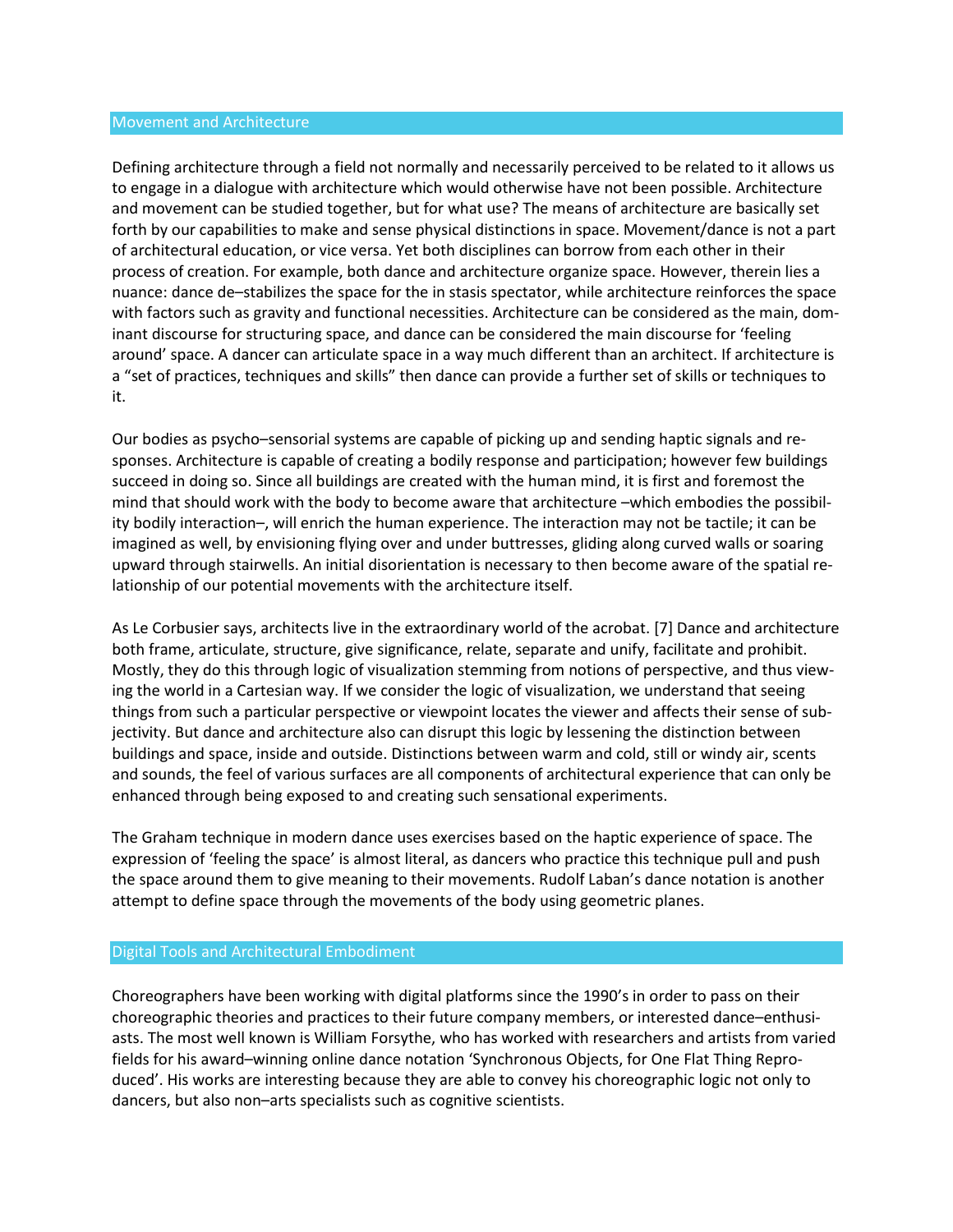Such open–ended digital educational tools are becoming ever more popular. Architectural education has been using digital platforms mainly for translating the sketched image into perfectly calibrated drawings, and easily manipulating it once on screen. Even with 3D renders of architecture, the fact that the viewer's body is motionless while looking at a flat screen remains unchanged.

The gap between the internal processes of the architect and the external forces that shape the architecture can be studied through digital technologies. Architecture is taken here in the context not only of the built environment but in the multiple groundings and environments for movement. Architecture does not necessarily mean the practice of building; the intelligence from architectural education can be applied in various ways. This conclusion that models used in design science are metaphors which convey their meaning by way of a hermeneutical understanding has been exemplified in multiple studies. [8]

"Aesthetic and cultural practices are peculiarly susceptible to the changing experience of space and time precisely because they entail the construction of spatial representations and artefacts out of the flow of human experience." [9] The outcomes of working with architecture and dance not only benefit the digital representation of space and architecture; they redefine a movement vocabulary. When walking on the ground, one notices a small inclination, or any irregularity. The muscles and balance, adapting to the surface, automatically compensate this. When using a virtual model, such automatic reflexes do not exist at first; they must all be learned and experimented with, to find the ideal response. The walls, although virtual, represent obstacles, and since the voyage is undertaken not just by walking on the floor, the ceiling, walls, windows, doors and columns all have as much importance as the floor. Architectural elements gain a new meaning, and features such as arches which used to be structural and decorative, now interact with the inhabitant.

The idea that aesthetic perception of architecture should be enriched with the inclusion and application of full spatial comprehension forms the basis of this paper. Since Kurt Gödel, it has been confirmed that no system of logic can contain its own explanations: a given system is always built upon axioms which are subject to further analysis. The form of one system becomes the content of the next higher system, and so on. So, the form of the building is the content of our interaction with it. You cannot interact with a façade. The project similarly is a work on oneself, on one's own interpretation on how one sees things etc.

The following examples aim to illustrate how such participation can be developed, and how the body can be used interactively with the space/architecture around the architect in training so that architecture becomes an expression of life, rather than an evasion of it.

## **ARCHITECTURAL BODIES**

In the workshop titled *Architectural Bodies: Experiments on Gestures*, conducted by the author in Summer 2011, participants were led through a series of intellectual, cognitive, and physical exercises that seek to question the relationship between gestures and architectural spaces. Both the technical as well as the creative processes underlying this workshop allowed the participants to experiment with their own perception of 'natural gestures' as well as creation of 'spatial gestures'. For the workshop, using the graphic programming environment Isadora, a computer programme that analyzes real–time gestures and their interaction with various architectural settings was prepared. Each participant formed her own "spatial gesture" by choosing a particular pre–recorded space and through the computer program output constructed a physical response to the space with her own body.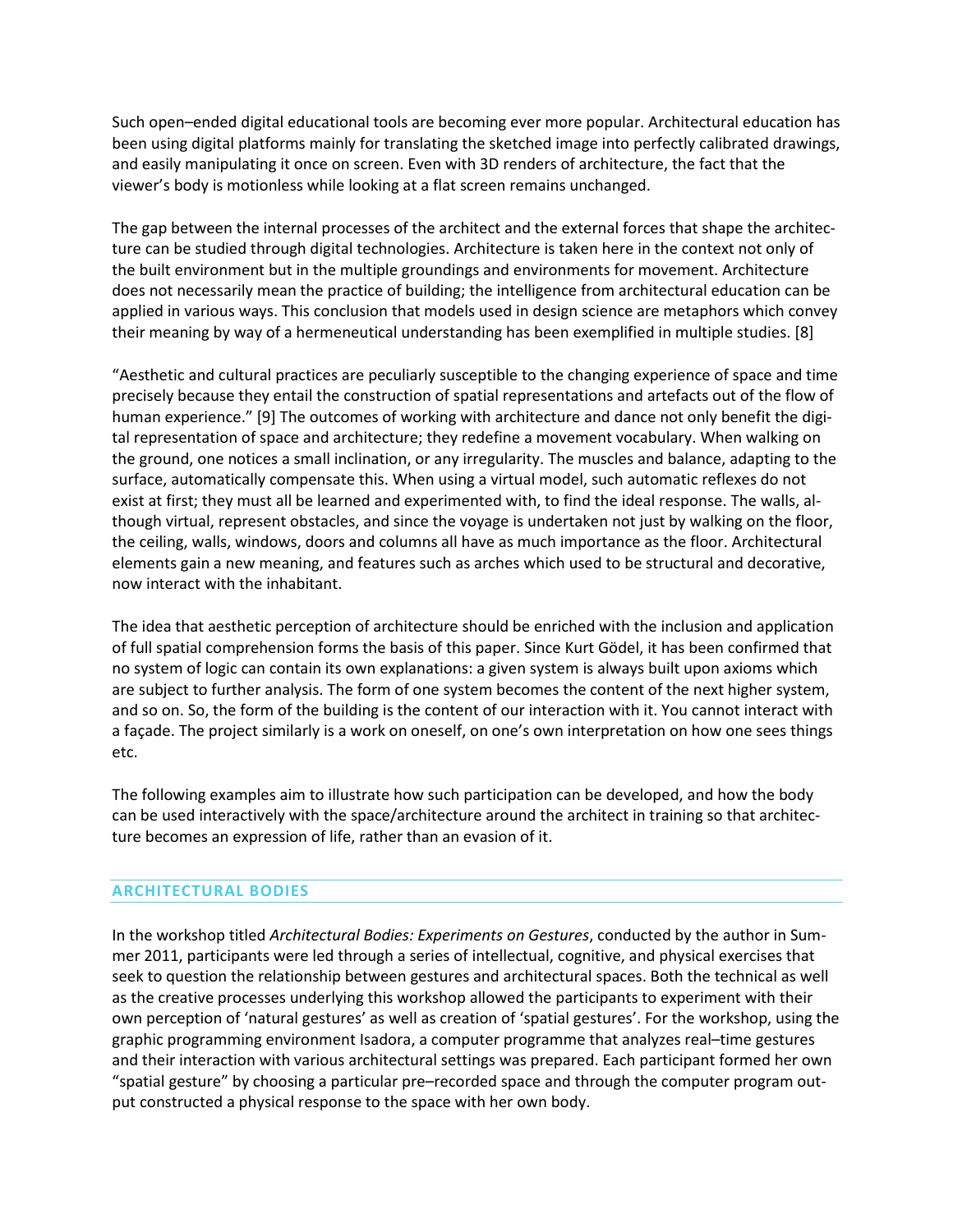This workshop aimed to demonstrate how spaces condition particular gestures, and how gestures are inherent even in activities where only one person is involved. The translation of gestures into architectural images provide an exciting yet challenging insight into how dominant jests can be re–evaluated within the context of space–creation. Architecture students, who are used to working with AutoCAD, Rhino and other computerized architectural programs, when faced with their body in space, acknowledged that their bodies in space have no relation to the straight lines or geometric shapes which they are accustomed to working with. In the workshop, the real and the virtual imply each other continuously. Through the experiences gained from virtual interactivity, the sequence in which the content is structured will not –as is customary– stay linearly organized, accessed and unchanged.

The workshop allowed the participants to acknowledge that gestures can not only be understood as re– presenting body–images, as the movements of the participants were driven by proprioception rather than architectural design principles taught in their classes. This fact is reminiscent of Agamben's argument that "If dance is a gesture, it is so, rather, because it is nothing more than the endurance and the exhibition of the media character of corporal movements. The gesture is the exhibition of mediality: it is the process of making a means visible as such". [10]

One other program prepared for the workshop connects the limbs of the participant to a 3D CAD mode, using sensors. The spatial limits of the building make the voyager move in a certain way, completing the interactive cycle. The space suggests a particular way of movement to the voyager and with this suggestion it will reveal that which it is harmonious with, and anything that prevents it will seem out of place. This can then be linked to the design problematics in architecture, pre–construction analysis, or to different analyses of theories of architectural analysis. The user of the program must always try to think of and use 'form' in its full spatial completeness. In order to do this, she stops prioritizing the façade. This is akin to when in dance, the dancers are constantly reminded to feel their centre and move through the manipulation of the centre. Such a centre of intention can be formed in architectural movement research. Thus, through our interaction with the work and our decisions to move in a particular way throughout this interaction, we meet ourselves in the work.

The workshop also draws from Paul Schilder's concept of "body image/body phantom" which is a neuropsychological mapping of the body which refers to the inner image of one's outer, physical appearance. The graphics, formed by the workshop participant's bodies on the architectural videos provided an alternative body image. By internalizing the external to the body (the architecture, in this case) into her corporeal activities, the participant began to adapt her body to the context.

## **BODY AND SPACE IN ARCHITECTURE**

An undergraduate course titled *Body and Space in Architecture* created and taught at the Mimar Sinan Fine Arts University's Faculty of Architecture by the author, focused architecture undergraduate students on architecture and embodied design. The majority of students had difficulty tearing themselves away from the obsession with producing visually impressive work. Once they got the hang of the subject, they began seeing the body in every aspect of architecture. After completing their end–of–year project, the students came back with results that they confessed they had not expected, with comments such as realising that functions were not the same as desires in architecture. This implies that their education which included courses on ergonomics was in need of a supplementary module which demonstrated the versatility of the body in architecture.